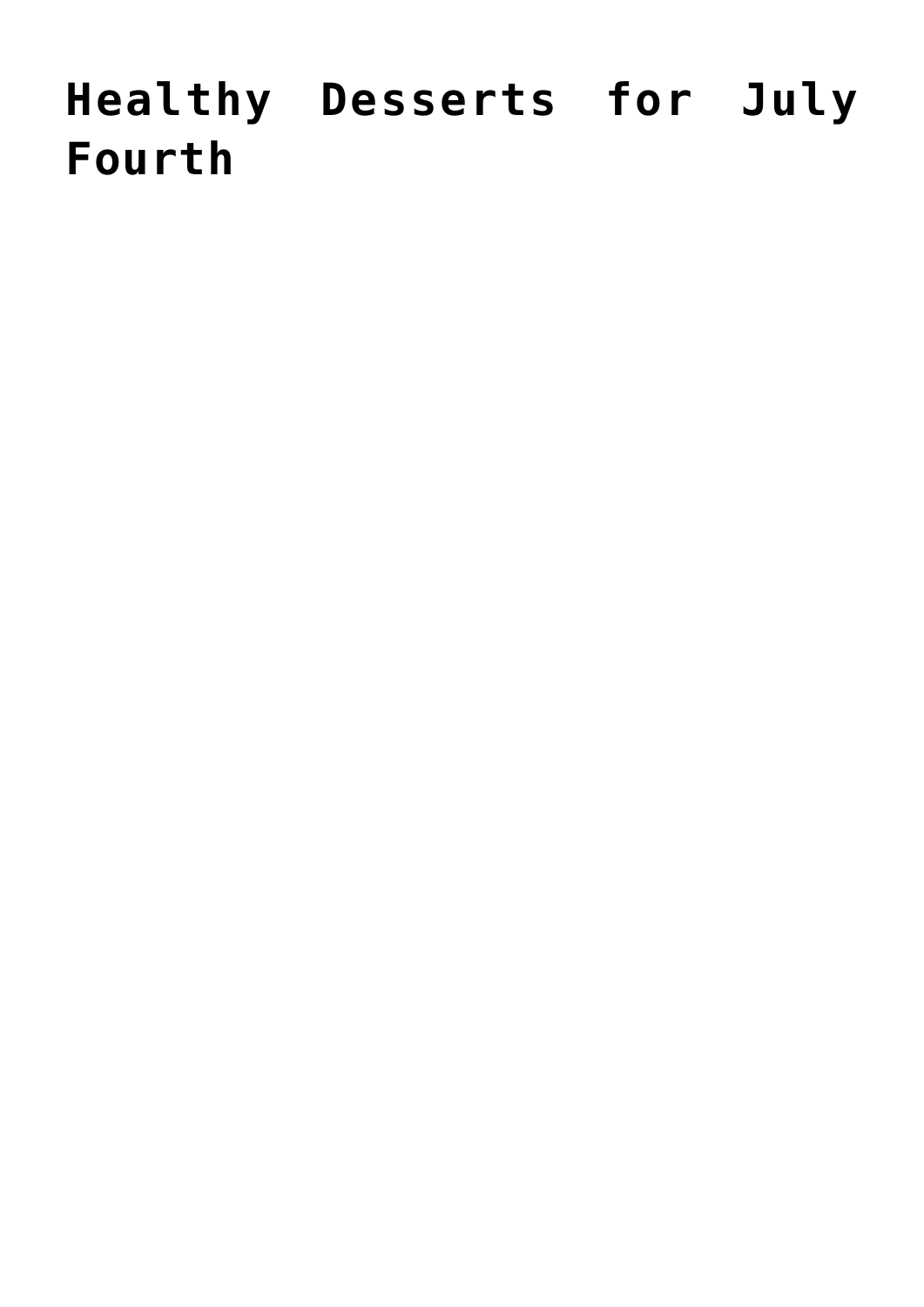## $\mathord{\parallel}$ A ESSE, OR JU LY. 4

### LIVE WELL UTAH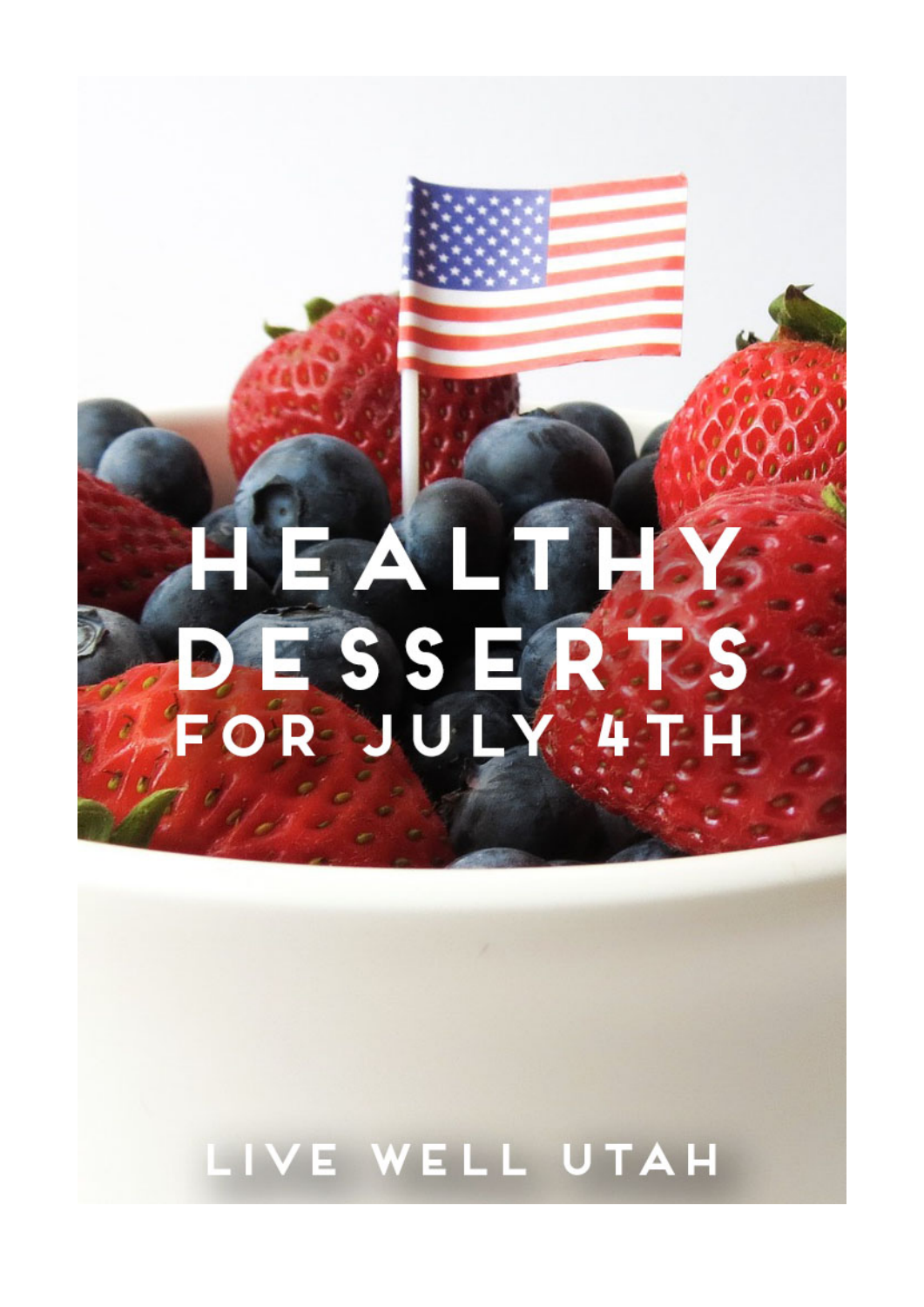*Summer berries provide the perfect color palette for patriotic desserts. Try one of these healthier dessert options at your Fourth of July celebration this year.*

There will be plenty of hot dogs, hamburgers, chips and potato salad to celebrate America during the month of July. But what's for dessert? Dessert can be an opportunity to introduce a few healthier options to a meal.

These recipes still have plenty of yummy about them, but are lighter in calories and higher in nutrients. Give one or more of them a try!

#### **Cheesecake Stuffed Strawberries**

If you haven't made these before, they are a must-try! Picture a beautiful red strawberry stuffed with cheesecake filling and topped with a blueberry! Can you think of anything more patriotic than a red, white and blue strawberry treat? Find the recipe [here](http://www.dessertnowdinnerlater.com/cheesecake-stuffed-strawberries/).

#### **Red, White and Blueberry Popsicles**

July can be a scorcher. Cool off with these pretty and nutritious treats! Layer Greek yogurt, pureed blueberries and raspberries in a popsicle mold, and voila! A cold, patriotic treat. It will take a bit of time to mix and layer the treats, but it is worth it when you see the look of delight on people's faces. Get the directions [here](http://theviewfromgreatisland.com/red-white-and-blueberry-popsicles/).